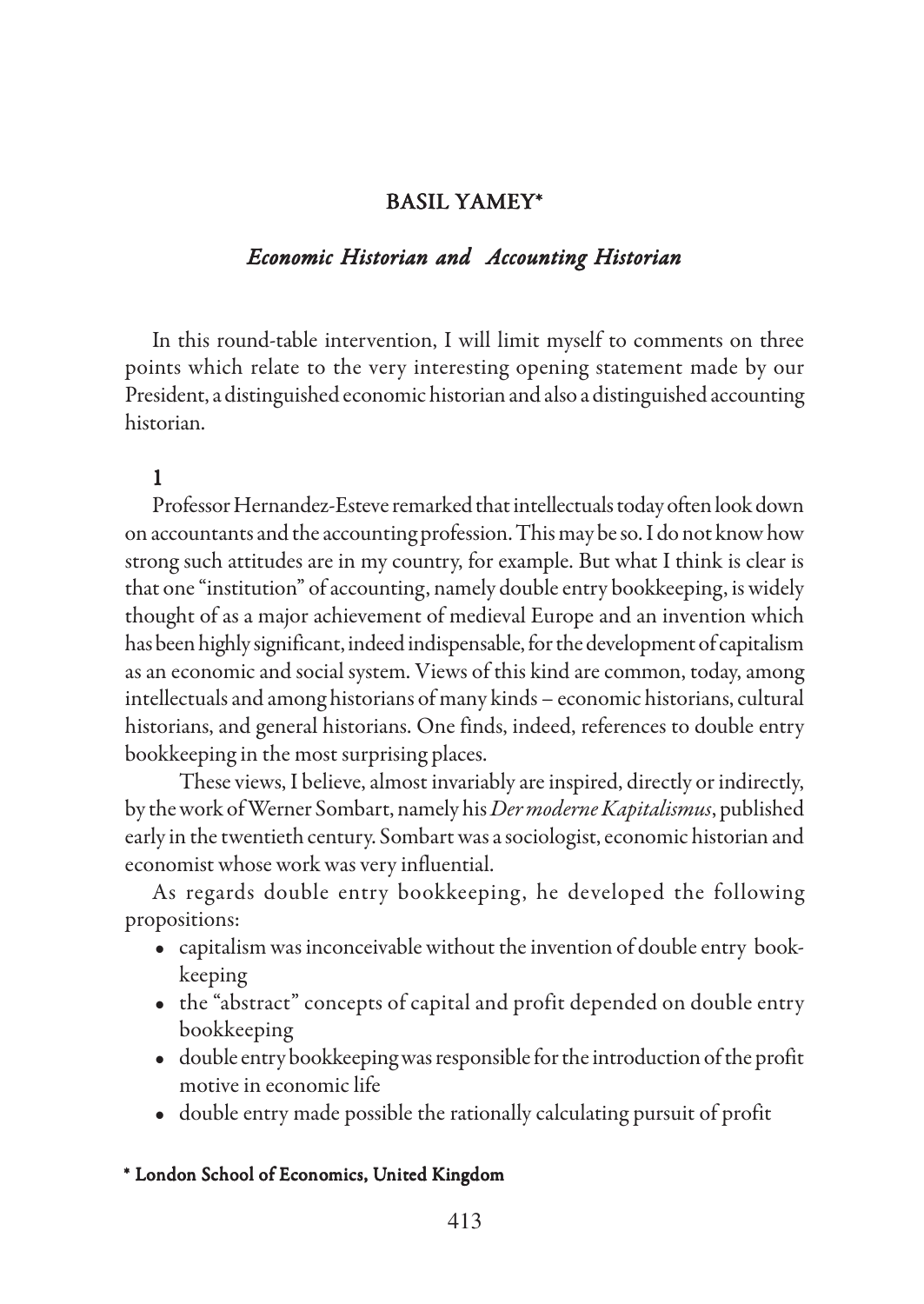- double entry bookkeeping gave rise to the profit-seeking firm as an autonomous entity or unit, distinct and separate from the family or other social unit.
- double entry bookkeeping changed the mentality of merchants and other business men: it changed their mind-set from pre-capitalist to capitalist.<sup>1</sup>

I must tell you that I do not agree with all this; but this is not the occasion to debate these propositions. For present purposes, it is enough to note that one can find many recent expressions of propositions of this kind. For example, undoubtedly influenced by Sombart's work, three distinguished French medieval historians have expressed such views: R-H Bautier, Yves Renouard and Jean Favier.

Thus many intellectuals and scholars, admirers of capitalism and also its critics, attach great importance to the economic and social significance of double entry bookkeeping. And the prestige of that system of accounting, in turn, has benefitted from its association with Luca Pacioli, the Renaissance mathematician, and associate, *inter alia*, of Piero della Francesca and Leonardo da Vinci.

# 2

Do economic historians need accounting historians? I am sure that knowledge of accounting practices, systems or arrangements in the period up to, say, 1800, is useful for those economic historians whose source material include business account books of that period. This is so whether the account books being examined were kept according to the double entry system or whether they were not.

It follows from this that accounting historians may be able to assist economic historians. But I would like to make the point that economic historians working on the surviving records of particular individual business firms have shown real skill in making use of ledgers and other account books, and of the details of transactions recorded in them.

And, of course, an economic historian working, for example, on foreign trade within Western Europe in the sixteenth or seventeenth century will have the benefit of detailed knowledge and understanding of intra-European trading networks and business practices as well as of the economic and political environment generally.

<sup>1</sup> One of the participants of the Conference discussed, very informatively, the abolition of the double entry system in the Soviet Union in 1922, on the grounds that it was a capitalist instrument. I suspect this attitude was prompted by Somb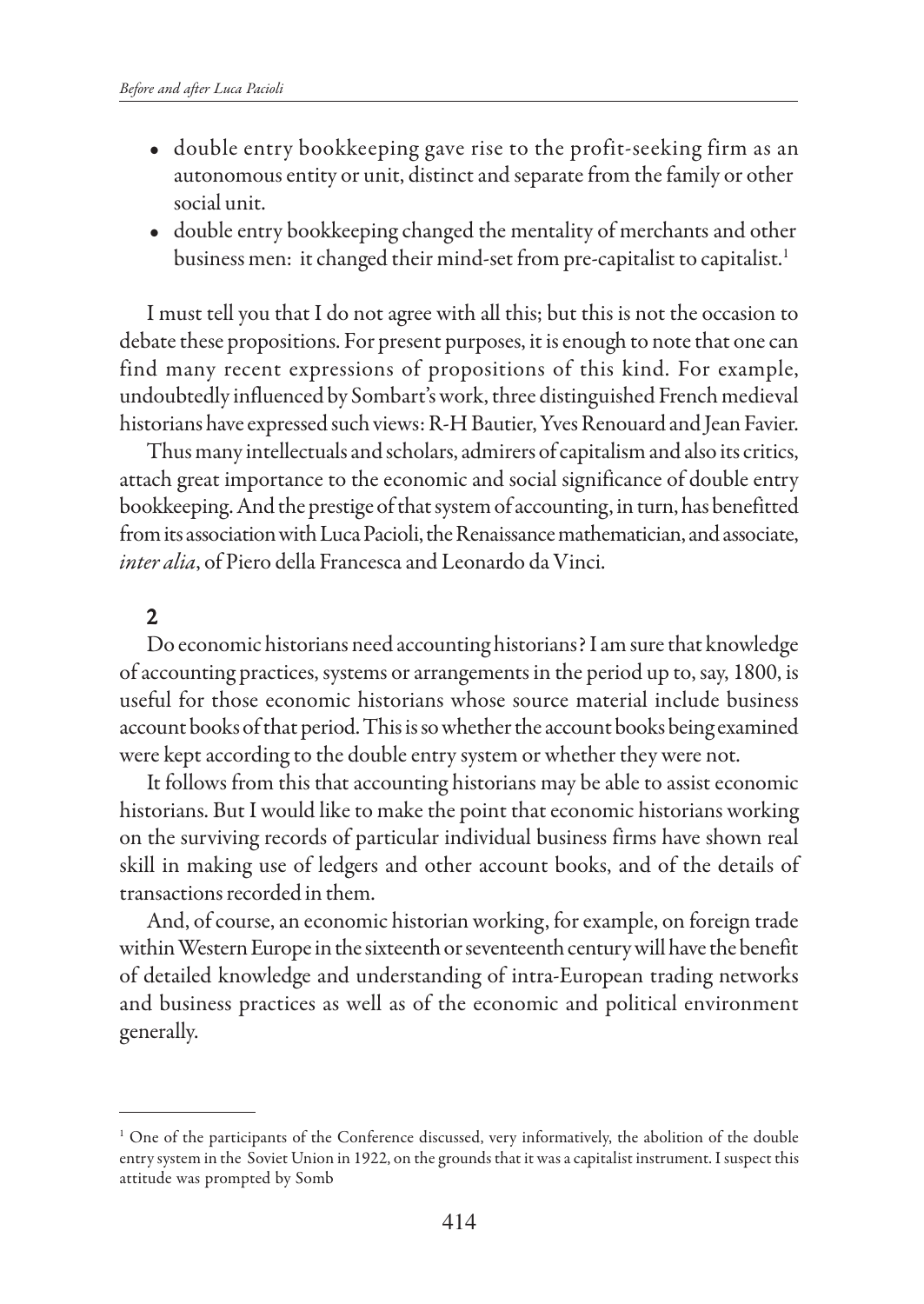I have time to mention only a few examples of published studies, which, incidentally, I have found particularly useful in my work in the history of accounting.

There is the classic by Frederic Lane, on Andrea Barbarigo, the fifteenth century "Merchant of Venice" – a model of its kind. Then there is the study by the Belgian economic historian, Wilfrid Brulez, which is based on the sixteenth century account books and papers relating to the Della Faille merchant business in Antwerp. Jan Della Faille began his career in Antwerp as the factor of an Antwerp merchant who had settled in Venice. Della Faille himself succeeded as a prominent merchant in Antwerp. Next, there is the work of the French economic historian, Lapeyre, on the celebrated sixteenth century Spanish mercantile family, the Ruiz. And, finally, I draw attention to Donald Coleman's book on Sir John Banks, a prosperous seventeenth century English financier and merchant.

The economic historians who wrote these studies were able to make very good use of the account books which have survived. And there are, of course, many other examples.

As our President has rightly observed, accounting history is perhaps best considered as a complement or adjunct to economic history. Accounting historians have much to learn from economic historians; and we have something to contribute, in turn, to economic historians (including, perhaps, correction of some over-enthusiastic views of the economic and social significance of double entry bookkeeping!).

# 3

I now come to my third topic, and again I am referring to the period up to about 1800 in Western Europe.

We know quite a lot about the account books kept by merchants of our period, though in fact, especially for the period after, say, 1500, relatively few surviving account books have been examined by accounting historians.

Having established what account books a particular merchant used, and which transactions were recorded and how they were recorded, the interesting questions are as follows: Why did the merchant use the particular arrangement of accounting entries in his account books, and what precise use did the merchant make of the material written in the account books?

There is no difficulty in answering the questions as regards accounting records of debts payable to the merchant and payable by him to third parties. Clearly, a merchant was necessarily very much interested in knowing what amounts third parties owed him. He needed a record of the debt, partly to support his memory